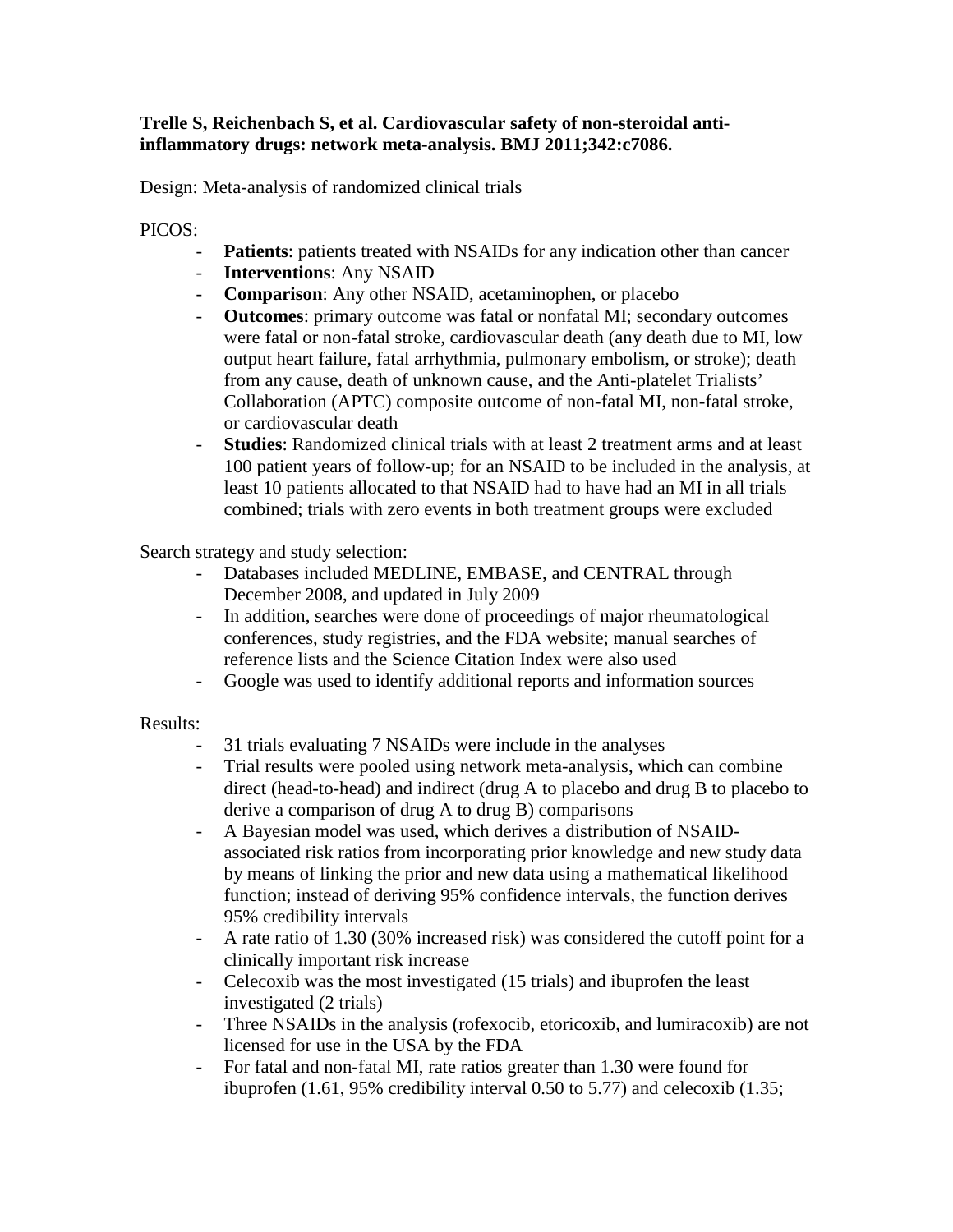0.71 to 2.72); for naproxen and diclofenac, evidence was lacking for an increased risk of MI

- For stroke, naproxen, ibuprofen, and diclofenac had risk ratios of 1.3 or greater, but the 95% credibility intervals for naproxen included the value of 1.00 (no difference in risk), and for ibuprofen (RR= 3.36, 95% CI, 1.00 to 11.6) and diclofenac (RR=2.86, 95% CI, 1.09 to 8.36) the credibility intervals were wide
- For stroke, celecoxib did not show an association (RR=1.12, 95% CI, 0.60 to 2.06)
- For cardiovascular death, naproxen (RR=0.98, 95% CI, 0.41 to 2.37) was not associated with increases risk; ibuprofen, diclofenac, and celecoxib had RR of greater than 1.3, but only diclofenac (RR=3.98, 95% CI, 1.48 to 12.70) excluded a RR of 1.0
- For death from all causes, every NSAID had an estimated RR greater than 1.0, but only rofexocib had an RR whose 95% CI excluded 1.0 (RR=1.56, 1.04 to 2.23)
- The APTC composite outcome had estimated RR greater than 1.0 for all drugs, but only ibuprofen (RR=2.26, 1.11 to 4.89) was greater than 1.30 and had a 95% CI which excluded 1.0

Author's conclusions:

- Naproxen seemed the least harmful of the NSAIDS analyzed in the metaanalysis
- Several other drugs (ibuprofen and diclofenac) are associated with a 30% risk increase for several cardiovascular outcomes
- The event rates in the trials were low, creating imprecision (wide credibility intervals) in the risk estimates
- Absence of statistically robust evidence of harm should not be construed as evidence that a particular drug is safe
- The event rates in the included trials were lower than are expected in routine practice, where patients are typically at moderate to high risk for cardiovascular events; therefore, the harms in routine practice may be greater than in the meta-analyses
- Large scale randomized trials are not available for some commonly used NSAIDs, which is a limitation of the study
- Several trials lacked independent adjudication of events, which is a potential source of bias; however, an analysis which excluded such trials supported the results of the main analysis
- None of the trials looked at intermittent NSAID use; the drugs were used for at least one year in most of the trials
- There was no evidence of a relationship between the selectivity of the drugs for cox-2 and their cardiovascular risk profile; this contrasts with previous claims that this relationship existed
- The results from these randomized trials is consistent with previous notions of NSAID relative toxicity from observational studies